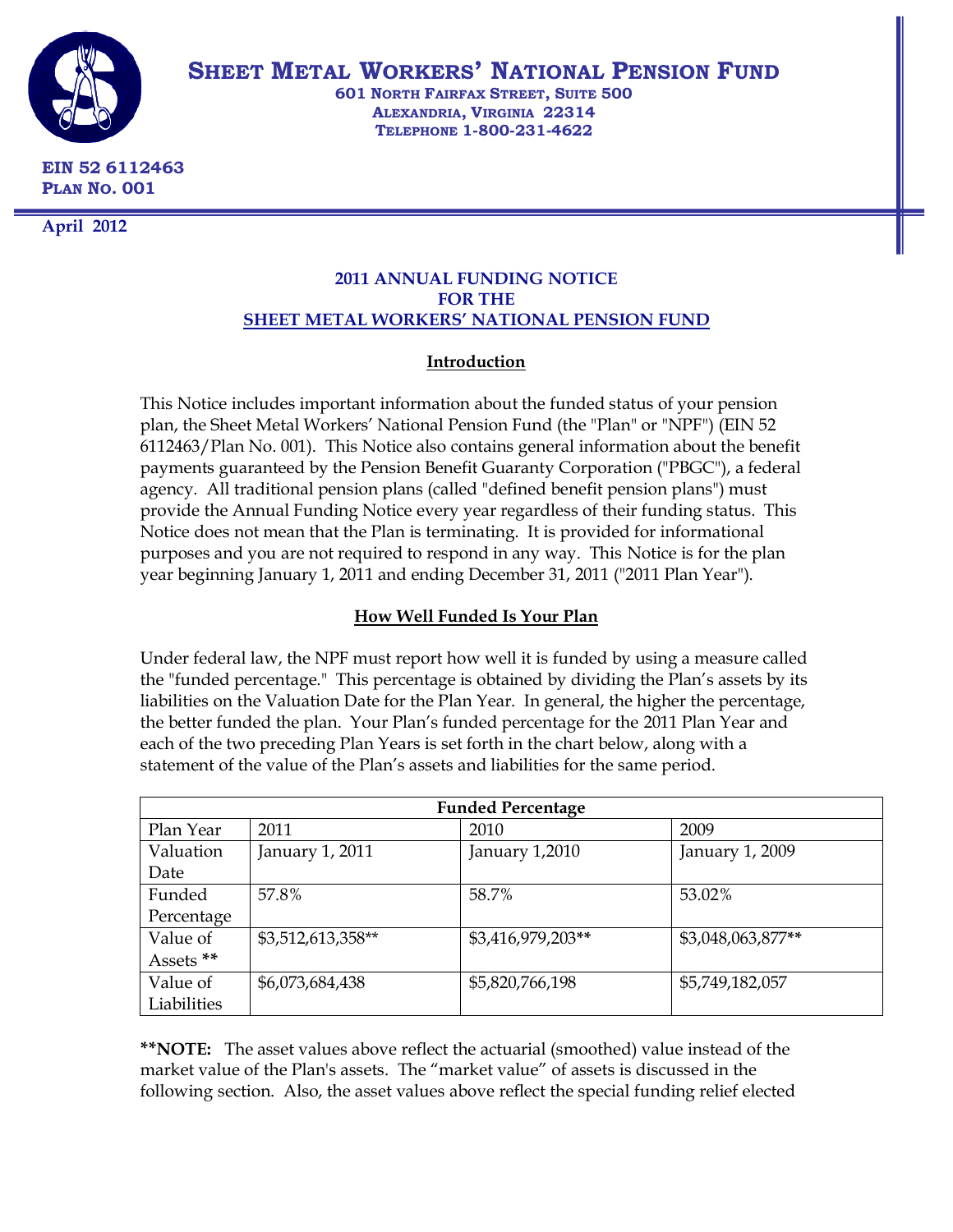#### **PAGE 2 OF 10**

under the Preservation of Access to Care for Medicare Beneficiaries and Pension Relief Act of 2010.

# **Year-End Fair Market Value of Assets**

The asset values in the chart above are measured as of the Valuation Date for the Plan Year and are actuarial values, not market values. Because market values can fluctuate daily based on factors in the marketplace, such as changes in the stock market, pension law allows plans to use actuarial values that are designed to smooth out those fluctuations for funding purposes. While actuarial values fluctuate less than market values, they are estimates. The asset values below are market values and are measured as of the last day of the Plan Year, rather than as of the Valuation Date. Substituting the market value of assets for the actuarial value used in the above chart would show a clearer picture of a Plan's funded status as of a given point in time, such as on the Valuation Date. The fair market value of the Plan's assets as of the last day of the 2011 Plan Year and each of the two preceding Plan Years is shown in the following table:

|                                   | December 31, 2011  | December 31, 2010 | December 31, 2009 |
|-----------------------------------|--------------------|-------------------|-------------------|
| Fair Market<br>Value of<br>Assets | $$2,954,021,129**$ | \$3,096,308,958   | \$2,811,778,974   |

**\*\*NOTE:** The fair market value figure for December 31, 2011 is a preliminary figure taken from the plan actuary's Actuarial Status Certification as of January 1, 2012, which is based on unaudited financial statements, and may change when the final audit is complete.

# **The Plan's Critical Status**

Under federal pension law a plan generally will be considered to be in "endangered" status if, at the beginning of the plan year, the funded percentage of the plan is less than 80 percent or in "critical" status if the percentage is less than 65 percent (other factors may also apply). If a pension plan enters endangered status (commonly referred to as the "Yellow Zone"), the trustees of the plan are required to adopt a funding improvement plan. Similarly, if a pension plan enters critical status (commonly referred to as the "Red Zone"), the trustees of the plan are required to adopt a rehabilitation plan. Rehabilitation and funding improvement plans establish steps and benchmarks for pension plans to improve their funding status over a specified period of time.

The NPF was in critical status in the 2011 Plan Year (i.e., the Plan Year ending December 31, 2011) because among other things, the Plan's actuary projected that the Plan would have an accumulated funding deficiency in four years (ignoring any amortization extensions). The actuary also determined that the Plan did not meet the statutory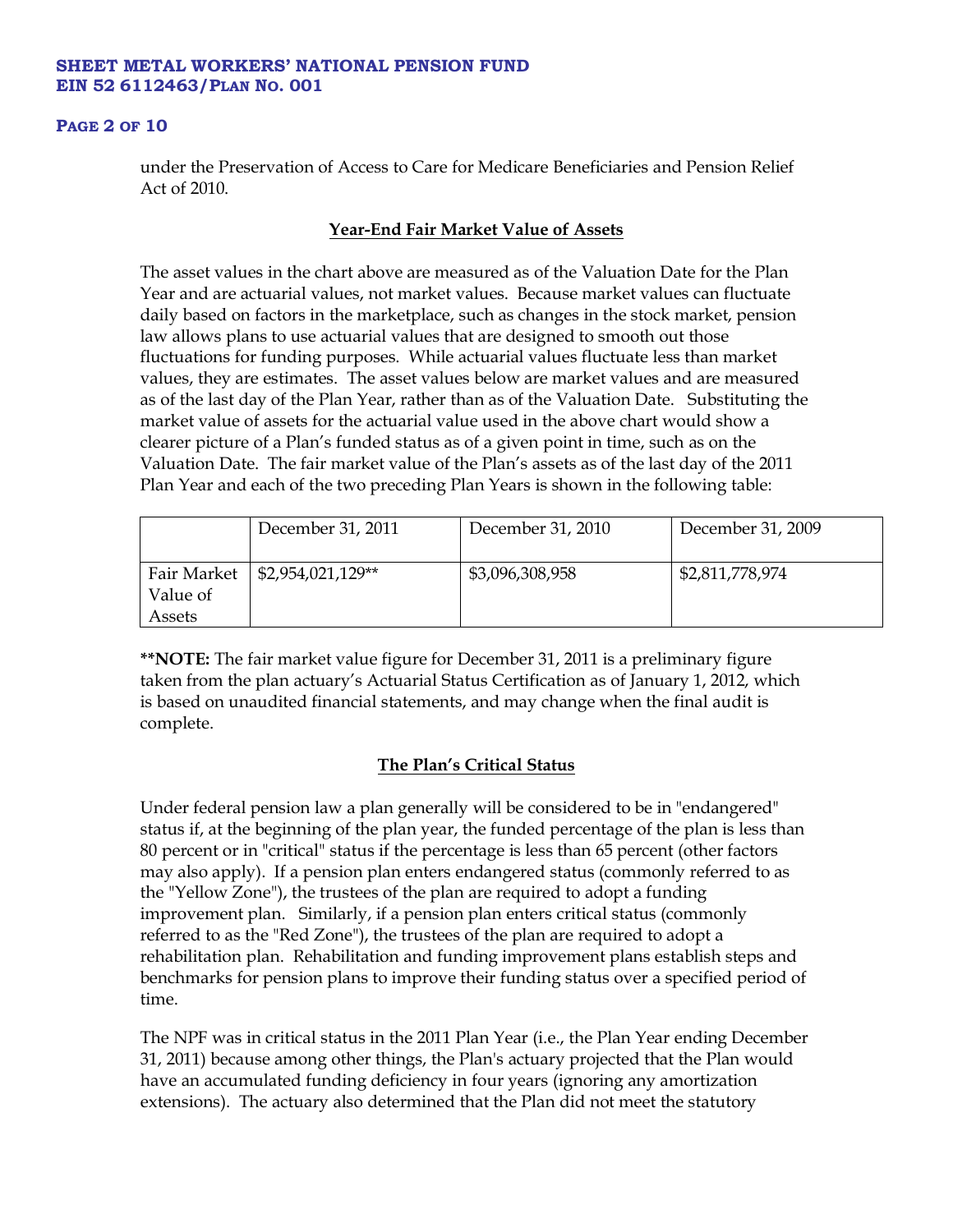#### **PAGE 3 OF 10**

criteria for emergence from critical status in the 2011 Plan Year because the Plan was in critical status in the preceding year (the 2010 Plan Year), and the actuary projected that the Plan would have an accumulated funding deficiency in 2011 or any of the following nine years (taking into account any amortization extensions).

In an effort to improve the Plan's funding situation, the Trustees adopted a Rehabilitation Plan, which contains a Default Schedule and Alternative Schedules (as amended from time to time to reflect experience). The Rehabilitation Plan (which includes the Schedules), as well as any amendments, are designed to enable the Plan to emerge from critical status at the end of its Rehabilitation Period (the thirteen-year period beginning on January 1, 2011 (i.e., the first day of the plan year following the second anniversary of the date the Rehabilitation Plan was adopted)). For the current Plan Year (2012), the Plan's actuary has certified that the Plan is making the scheduled progress in meeting the requirements of its Rehabilitation Plan, based on the annual standards described in the Rehabilitation Plan.

The Rehabilitation Plan uses a combination of Contribution Rate increases and/or reductions in adjustable benefits (e.g., early retirement benefits, optional benefit forms, and scheduled benefit increases that had been in effect for more than five years before the Plan was initially certified to be in critical status). The exact combination depends upon whether the bargaining parties (the Local Union and Employer(s) who are parties to the Collective Bargaining Agreement) have adopted the Default Schedule or an Alternative Schedule, as well as any amendments that have been made by the Trustees. Some significant modifications and updates to the Rehabilitation Plan were made in 2011 and earlier this year. These modifications are described below under the heading "Recent Rehabilitation Plan Modifications."

You may obtain a copy of the Plan's Rehabilitation Plan (including the Schedules, prior versions, and any amendments or modifications adopted after 2011) and the actuarial and financial data that demonstrate the actions taken by the Plan toward fiscal improvement by contacting the Fund Administrator (see "Where to Get More Information" below). A copy of the current Rehabilitation Plan (including the Schedules) may also be viewed on the NPF's website at <u>www.smwnpf.org</u>.

In the envelope with this Notice is the NPF's 2012 Notice of Critical Status. The 2012 Notice of Critical Status advises you that the Plan continues to be in critical status for the 2012 Plan Year for essentially the same reasons it was in critical status for the 2011 Plan Year.

# **Recent Rehabilitation Plan Modifications**

This section summarizes the Rehabilitation Plan modifications since the Plan's last Annual Funding Notice (for 2010).

A. *Change to the Annual Standards for Meeting Rehabilitation Plan Requirements*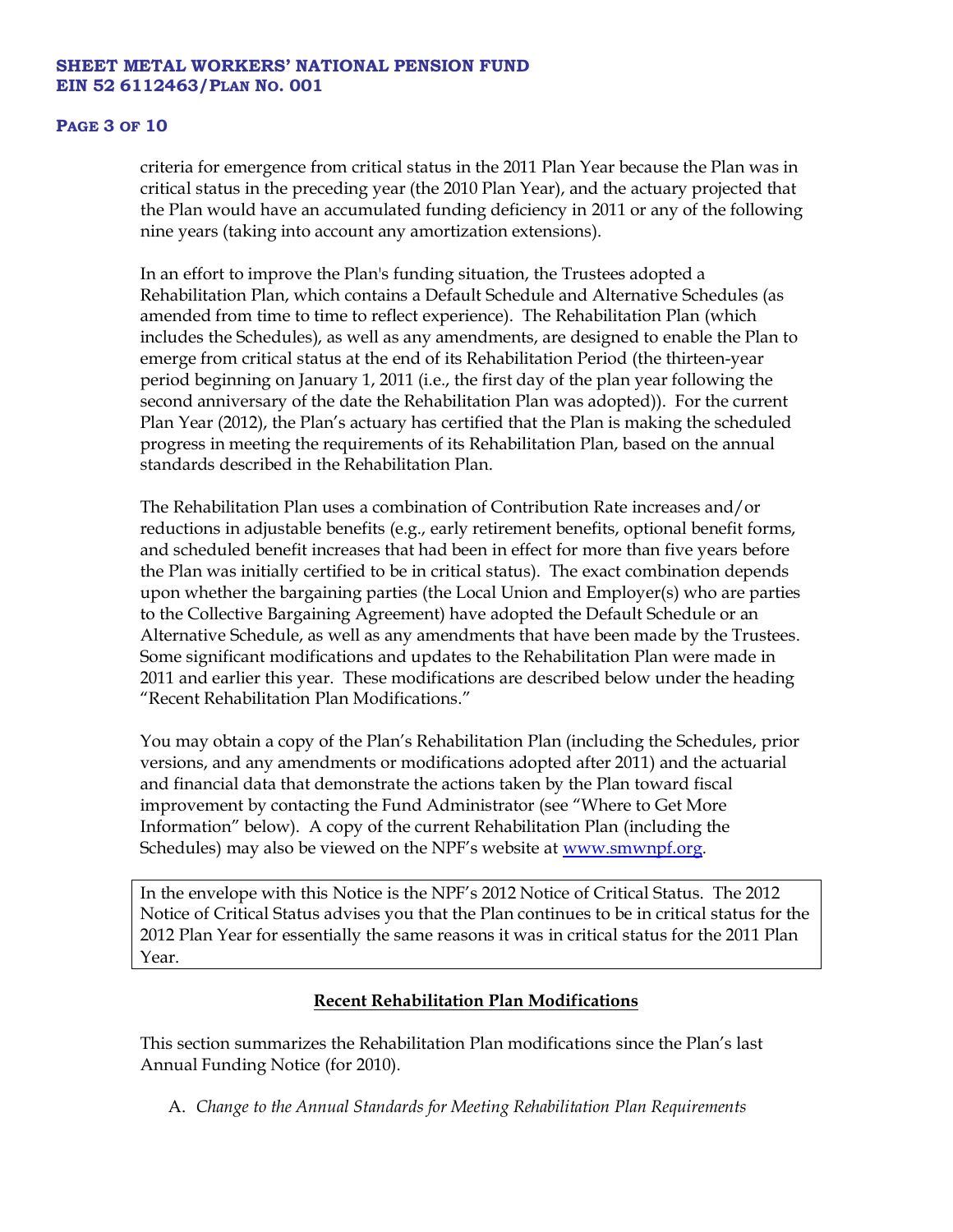#### **PAGE 4 OF 10**

Prior versions of the Rehabilitation Plan used specific Funding Standard Account balances as the standard for determining whether the requirements of the Rehabilitation Plan were met for a particular year of the Rehabilitation Period. In consultation with the Plan's actuary, the annual standard has been modified as follows:

During each Plan Year of the Rehabilitation Period, the Trustees will review actuarial projections for purposes of determining whether the requirements of this Rehabilitation Plan are being met. If, during the Plan Year, the actuary projects that the NPF will emerge from critical status at or before the end of the Rehabilitation Period (the 13-year period commencing with the 2011 Plan Year), then the NPF will be treated as making the scheduled progress for that Plan Year in meeting the Rehabilitation Plan's requirements. The actuary's projections for the Plan Year will be based on the Funding Standard Account ("FSA") balance as of the end of the prior Plan Year (as estimated for purposes of the annual status certification) and reasonable assumptions. Further, these projections will not recognize future Contribution Rate increases that are not reflected in the terms of an existing Collective Bargaining Agreement, and will instead recognize that the automatic benefit adjustments described in the Rehabilitation Plan (in the event that future Contribution Rate increases are not reflected in the terms of a future Collective Bargaining Agreement ("CBA")) will be made upon expiration of an existing CBA.

## B. *Changes Affecting Persons For Whom No Contributions are Required*

If a Participant who is classified as a "Person for Whom Contributions Were Not Required to be Made" under the Rehabilitation Plan has an Effective Date of Pension on or after August 1, 2012, the only early retirement benefit payable to him or her before Normal Retirement Age (age 65) will be an actuarially equivalent benefit equal to his or her Normal Retirement Benefit. To be eligible for this benefit, the Participant must satisfy the Plan Document's requirements for the receipt of a Standard Early Retirement Pension benefit.

If a Participant who is classified as a "Person for Whom Contributions Were Not Required to be Made" under the Rehabilitation Plan last worked in Covered Employment performing Non-Construction Work (as defined in the Plan Document): no Disability Benefit will be payable unless all eligibility conditions for a Full Disability Benefit had been satisfied before August 1, 2012; no 60 Certain Payment (the "60-Month Guarantee") will apply to any of his or her benefits that have an Effective Date of Pension on or after August 1, 2012; and no pop-up feature (referred to as a "Reversion") will apply to any such person's joint and survivor annuity option if he or she has an Effective Date of Pension on or after August 1, 2012.

Additionally, the Rehabilitation Plan was modified to provide that, effective August 1, 2012, the adjustments that otherwise would apply to a Participant who is classified as a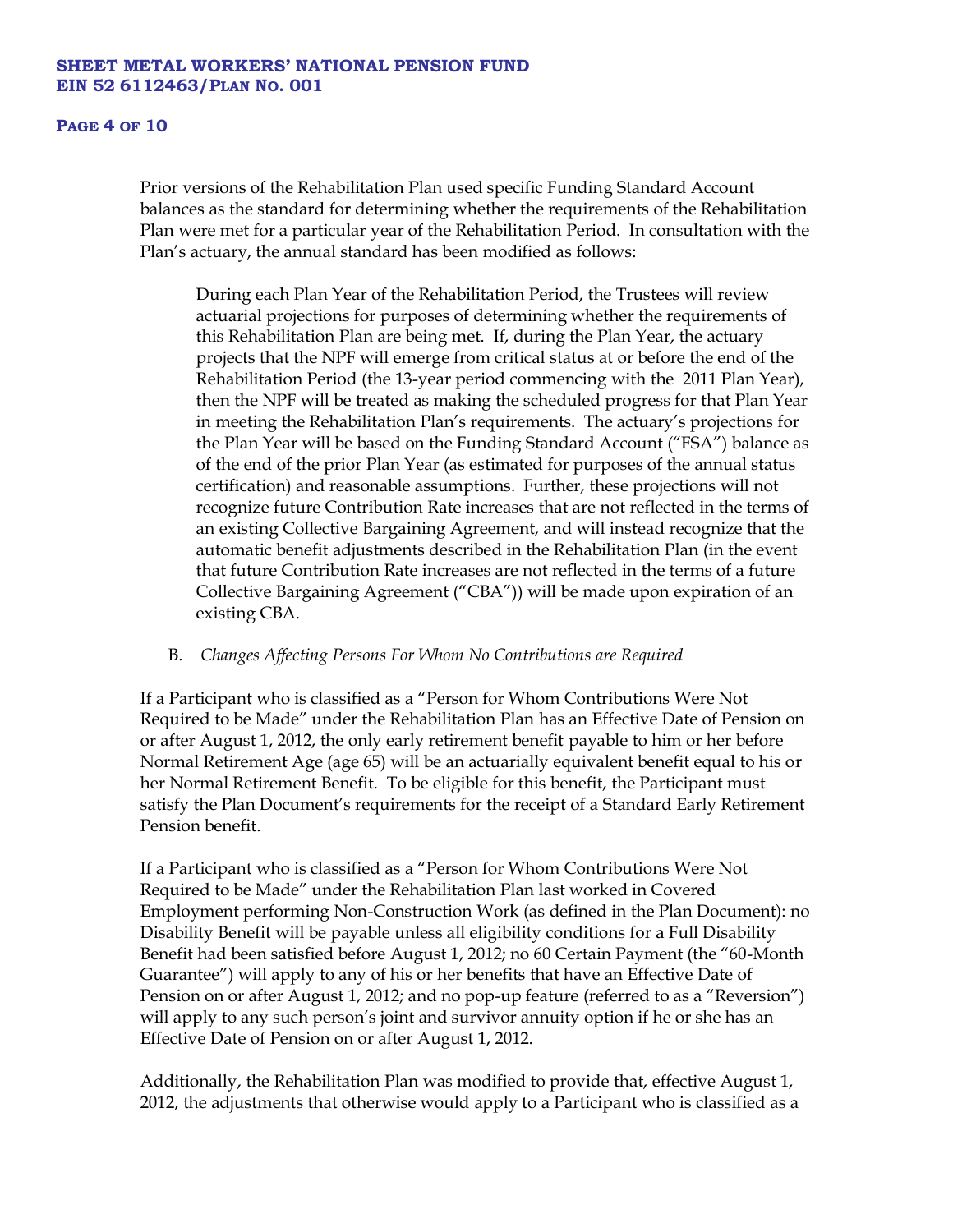#### **PAGE 5 OF 10**

"Person for Whom Contributions Were Not Required to be Made" under the Rehabilitation Plan will not apply if he or she was working in Covered Employment within six (6) calendar months of the date he or she was found to be disabled, as verified by the U.S. Social Security Administration or Railroad Retirement Board, and he or she was eligible to receive Social Security or Railroad Retirement Disability Insurance benefits.

# C. *Adoption of Different Schedules & Failure to Negotiate Required Increases*

Effective February 1, 2011, the bargaining parties cannot adopt a Schedule, which is different than the Schedule they previously adopted unless certain exceptions apply. This means, for example, that if the bargaining parties originally adopted an Alternative Schedule, they cannot subsequently adopt a Default Schedule. There are two exceptions to this rule:

(1) (a) the Schedule in question has been updated or issued after February 2011; (b) such Schedule specifically provides that it may be adopted by bargaining parties who had previously adopted a different type of Schedule; and (c) the bargaining parties comply with any conditions for adoption of the new or updated Schedule; or

(2) (a) the bargaining parties' Collective Bargaining Agreement ("CBA") covers only Non-Construction Work (as defined in the Plan Document); and (b) the bargaining parties previously adopted an Alternative Schedule and subsequently agree to adopt the Default Schedule (as then in effect) on or after June 1, 2011.

As noted, if the bargaining parties' CBA covers Construction Work (as defined in the Plan Document) adopted an Alternative Schedule, they may not subsequently adopt a Default Schedule. However, if upon the expiration of their CBA, the bargaining parties do not affirmatively negotiate the Contribution Rate increases required by the current version of the applicable Alternative Schedule, benefit adjustments will be made upon the expiration date of the expired CBA that are similar to those in the Default Schedule. In summary, these adjustments are as follows:

- The rate of benefit accrual will be 1.0% on all Contribution Hours, instead of 1.5% with respect to Contribution Hours up to 1200 and 0.7% with respect to Contribution Hours in excess of 1200. **NOTE**: If the Local Union previously adopted the 55/30 Benefit, the accrual rate will continue to be based on 70% of the required contributions, even though the 55/30 Benefit will no longer be available;
- If a Participant has not attained age 62 on his or her Effective Date of Pension and meets the Plan's requirements for a Special Early Retirement Pension, his or her early retirement pension benefit will be equivalent to his or her monthly Normal Retirement Pension benefit (i.e., unreduced for age);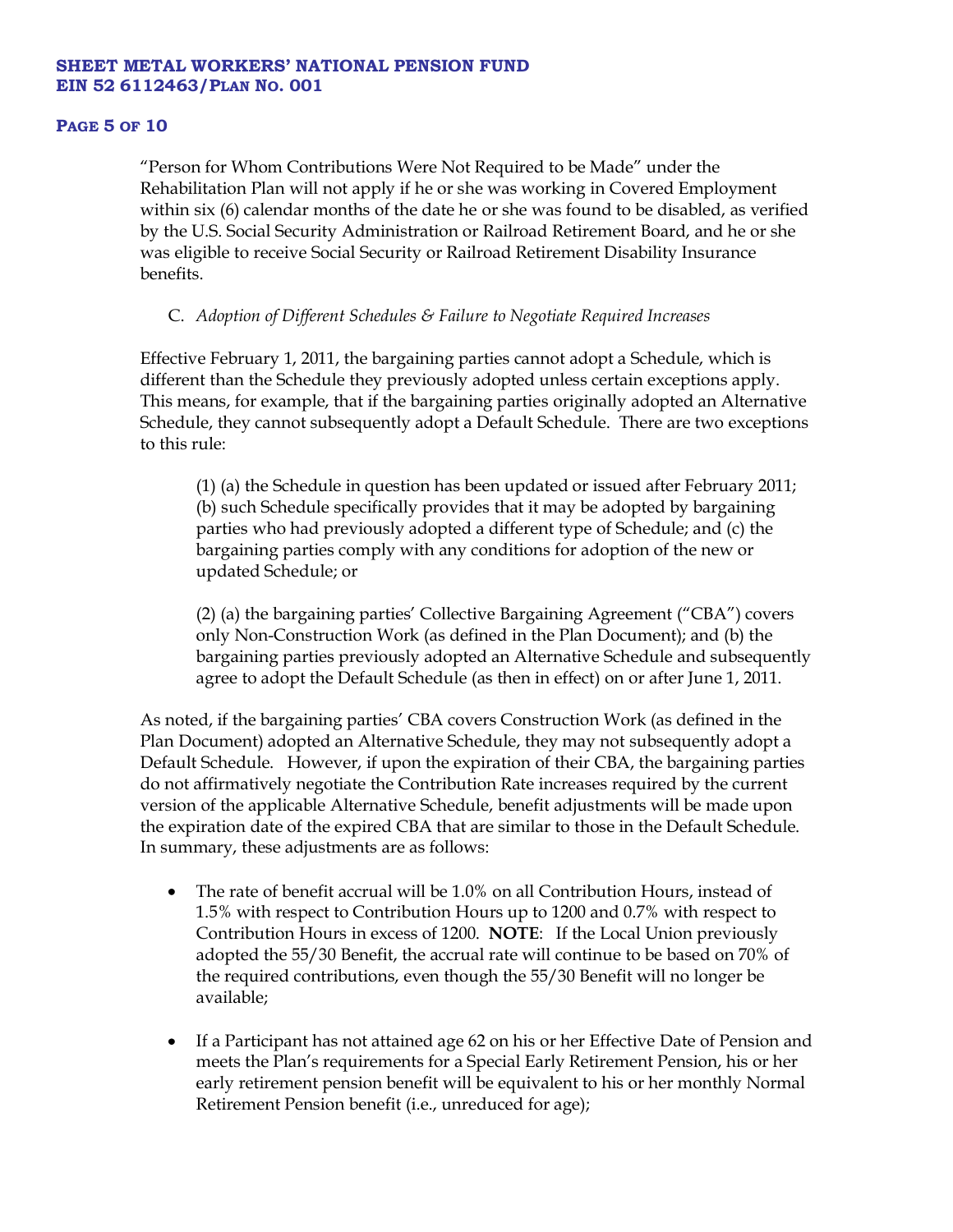### **PAGE 6 OF 10**

- The 60 Certain Payment option (the 60-Month Guarantee) and the pop-up feature (Reversion) for any joint and survivor annuity are eliminated; and
- Any Full Disability Benefit that becomes effective after the expiration date of the expired CBA will be limited to the actuarial equivalent of the Participant's monthly Normal Retirement Pension benefit, determined as if the Participant has attained age 55 on his or her effective date.
- D. *Addition of Second Alternative Schedule*

The Rehabilitation Plan also was modified to add another Alternative Schedule, called the Second Alternative Schedule ("SAS"), which may be adopted by the bargaining parties on or before December 31, 2013, if they had previously adopted the original Alternative Schedule (referred to as the "First Alternative Schedule" or "FAS"), and made all of the increases required by each version of the FAS (regardless of their CBA's expiration dates).

The SAS differs from the FAS in that the benefit accrual rate and the required Contribution Rate increases are lower, and the adjustable benefit reductions are more significant. These differences are summarized as follows:

- The rate of benefit accrual is the same as that described in C above (i.e., 1% for all  $\bullet$ Contribution Hours, but based on 70% of the Contribution Rate for 55/30 Local Unions);
- The required Contribution Rate increases are 3.5% instead of 7%; and
- The additional benefit adjustments are the same as those described in C above, except that a Participant who otherwise satisfies the requirements for a 55/30 Pension may receive at age 60 a monthly benefit equal to his or her monthly Normal Retirement Pension benefit (i.e., unreduced for age), and the 60 Certain Payment option (the 60-Month Guarantee), and pop-up feature (Reversion) are not eliminated.

# **Participant Information**

The total number of Participants in the Plan as of the Plan's valuation date was 134,970. Of this number: 55,940 were active participants; 33,749 were retired or separated participants entitled to future benefits, including deferred beneficiaries (classified in the 1/1/11 Actuarial Valuation and Review as "inactive participants with vested rights"); and 45,281 were retired or separated participants receiving benefits, including beneficiaries receiving benefits (classified in the 1/1/11 Actuarial Valuation and Review as "retired participants and beneficiaries").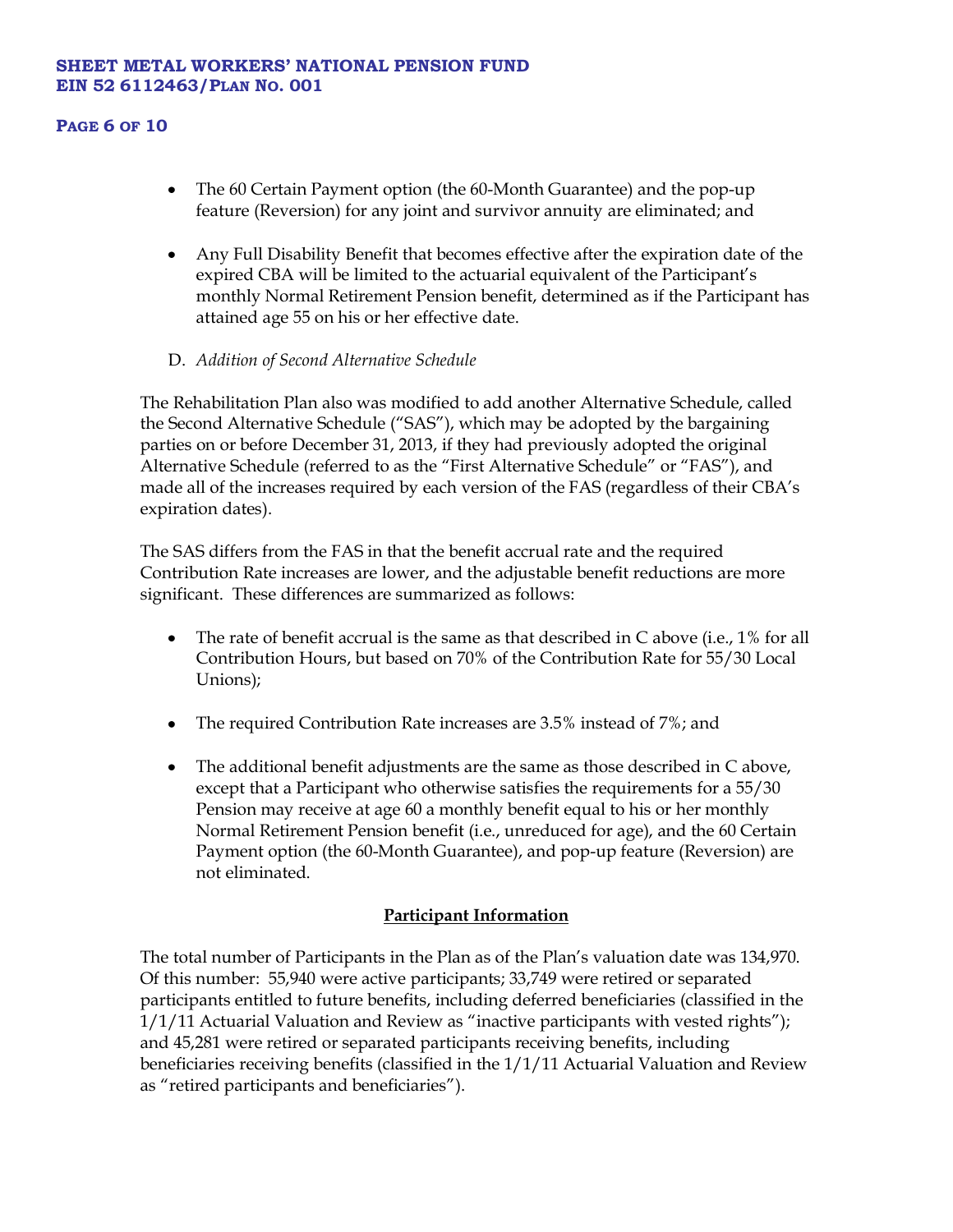#### **PAGE 7 OF 10**

# **Funding & Investment Policies**

The law requires that every pension plan have a procedure for establishing a funding policy to carry out the pension plan's objectives. A funding policy relates to the level of contributions needed to pay for benefits provided under the plan currently and over the years. The funding policy of this Plan utilizes a combination of benefit adjustments and contribution rate increases to enable the Plan to emerge from "critical status" by the end of the Plan's Rehabilitation Period.

Once money is contributed to the Plan, the money is invested by Plan officials called fiduciaries. Specific investments are made in accordance with the Plan's investment policy. Generally speaking, an investment policy is a written statement that provides the fiduciaries that are responsible for plan investments with guidelines or general instructions concerning various types or categories of investment management decisions. The investment policy of the Plan is adopted by the Trustees, but the discretionary authority to allocate and invest the vast majority of the Plan's assets has been delegated to an "Investment Manager" within the meaning of ERISA. In summary, the investment policy states that the Plan's objective is for the Investment Manager to obtain a long-term annualized rate of return (net of fees) of 8.2%. This is greater than the Fund's assumed actuarial rate of return, which currently is 7.5%.

Under the Plan's investment policy, the Plan's assets were allocated among the following categories of investments, as of the end of the Plan Year. These allocations are percentages of total assets:

| <b>Asset Allocations</b> | Percentage                                                                       |          |
|--------------------------|----------------------------------------------------------------------------------|----------|
| 1.                       | Cash (Interest bearing and non-interest bearing)                                 | 2.08%    |
| 2.                       | U.S. Government securities                                                       | 10.95%   |
| 3.                       | Corporate debt instruments (other than employer securities):                     |          |
|                          | Preferred                                                                        | $0.01\%$ |
|                          | All other                                                                        | 10.39%   |
| 4.                       | Corporate stocks (other than employer securities):                               |          |
|                          | Preferred                                                                        | $0.04\%$ |
|                          | Common                                                                           | 60.81%   |
| 5.                       | Partnership/joint venture interests                                              |          |
| 6.                       | Real estate (other than employer real property)                                  | $2.16\%$ |
| 7.                       | Loans (other than to participants)                                               |          |
| 8.                       | Participant loans                                                                |          |
| 9.                       | Value of interest in common/collective trusts                                    | $1.49\%$ |
|                          | 10. Value of interest in pooled separate accounts                                |          |
|                          | 11. Value of interest in master trust investment accounts                        |          |
|                          | 12. Value of interest in 103-12 investment entities                              |          |
|                          | 13. Value of interest in registered investment companies (e.g., mutual funds)    | 1.54%    |
|                          | 14. Value of funds held in insurance co. general account (unallocated contracts) | 0.31%    |
|                          | 15. Employer-related investments:                                                |          |
|                          | <b>Employer Securities</b>                                                       |          |
|                          | Employer real property                                                           |          |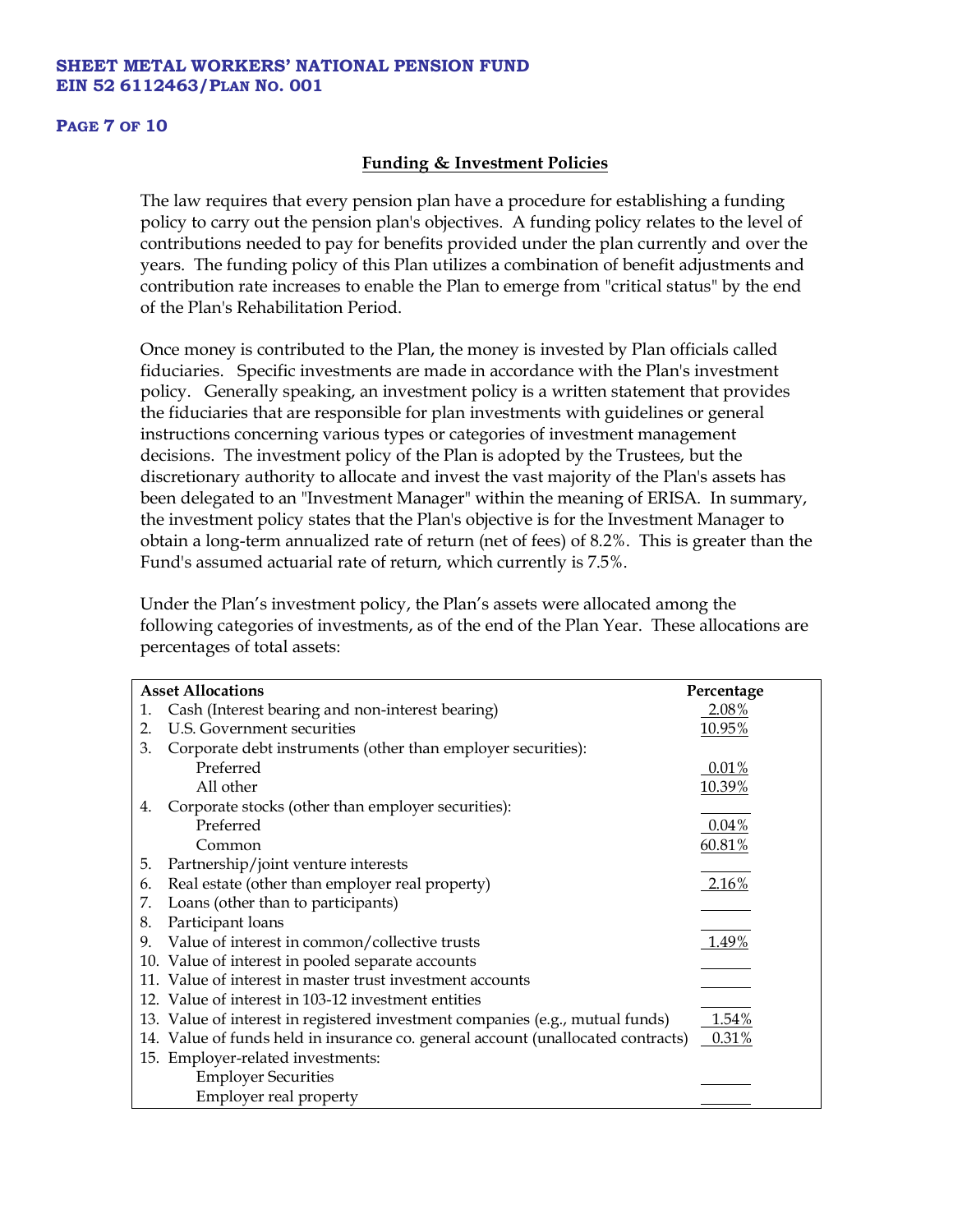#### **PAGE 8 OF 10**

| 16. Buildings and other property used in plan operation |        |
|---------------------------------------------------------|--------|
| 17. Other                                               | 10.22% |

For information about any of the following types of investments as described in the chart above – common/collective trusts, pooled separate accounts, master trust investment accounts, or 103-12 investment entities – contact the Fund Administrator at [fundadministrator@smwnpf.org,](mailto:fundadministrator@smwnpf.org) or 703.739.7000 or by writing to 601 North Fairfax Street, Suite 500, Alexandria, VA 22314.

# **Right to Request a Copy of the Annual Report**

A pension plan is required to file with the US Department of Labor an annual report called the Form 5500 that contains financial and other information about the plan. Copies of the annual report are available from the US Department of Labor ("DOL"), Employee Benefits Security Administration's Public Disclosure Room at 200 Constitution Avenue, NW, Room N-1513, Washington, DC 20210, or by calling 202.693.8673. For 2009 and subsequent Plan Years, you may obtain an electronic copy of the Plan's Annual Report by going to [www.efast.dol.gov](http://www.efast.dol.gov/) and using the Form 5500 search function. If you contact the DOL, it may help to give the DOL the EIN and Plan No. listed in the header of this Notice. Or you may obtain a copy of the Plan's Annual Report by making a written request to the Fund Administrator. Individual information, such as the amount of your accrued benefit under the Plan, is not contained in the Annual Report. If you are seeking information regarding your benefits under the Plan, contact the plan administrator identified below under "Where To Get More Information."

# **Summary of Rules Governing Plans in Reorganization and Insolvent Plans**

Federal law has a number of special rules that apply to financially troubled multiemployer plans. The plan administrator is required by law to include a summary of these rules in the Annual Funding Notice, even if a plan is not, or expected to be, in reorganization or insolvent. Under so-called "plan reorganization rules," a plan with adverse financial experience may need to increase required contributions and may, under certain circumstances, reduce benefits that are not eligible for the PBGC's guarantee (generally, benefits that have been in effect for less than 60 months). If a plan is in reorganization status, it must provide notification that the plan is in reorganization status and that, if contributions are not increased, accrued benefits under the plan may be reduced or an excise tax may be imposed (or both). The plan is required to furnish this notification to each contributing employer and the labor organization.

Despite these special plan reorganization rules, a plan in reorganization could become insolvent. A plan is insolvent for a plan year if its available financial resources are not sufficient to pay benefits when due for that plan year. An insolvent plan must reduce benefit payments to the highest level that can be paid from the plan's available resources. If such resources are not enough to pay benefits at the level specified by law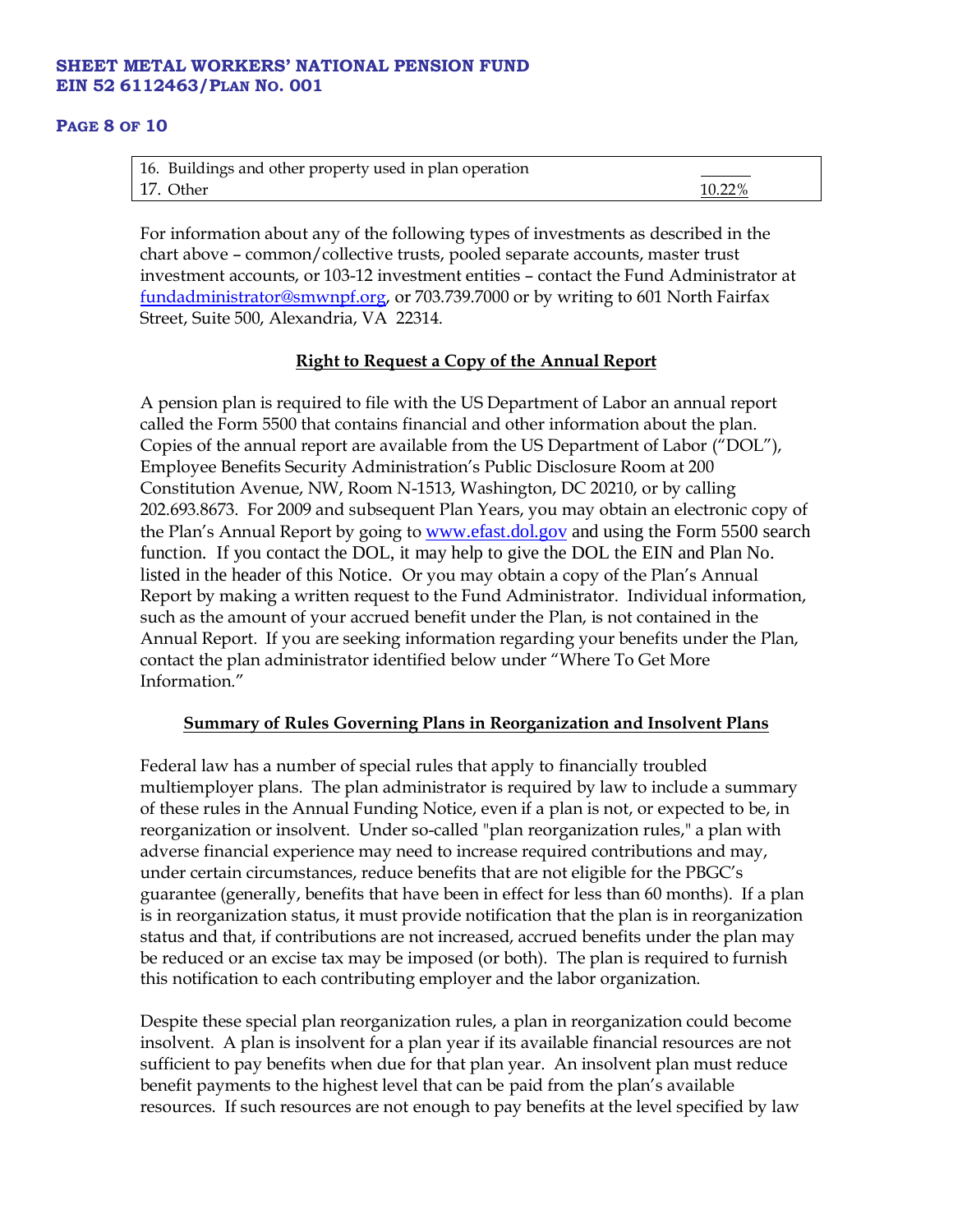#### **PAGE 9 OF 10**

(see Benefit Payments Guaranteed by the PBGC, below), the plan must apply to the PBGC for financial assistance. The PBGC will loan the plan the amount necessary to pay benefits at the guaranteed level. Reduced benefits may be restored if the plan's financial condition improves.

A plan that becomes insolvent must provide prompt notice of its status to participants and beneficiaries, contributing employers, labor unions representing participants, and PBGC. In addition, participants and beneficiaries also must receive information regarding whether, and how, their benefits will be reduced or affected, including loss of a lump sum option. This information will be provided for each year the plan is insolvent.

The Plan's Rehabilitation Plan is intended to prevent the Plan from entering reorganization status or becoming insolvent.

# **Benefit Payments Guaranteed by the PBGC**

The maximum benefit that the PBGC guarantees is set by law. Only benefits that you have earned a right to receive and that can not be forfeited (called vested benefits) are guaranteed. Specifically, the PBGC guarantees a monthly benefit payment equal to 100 percent of the first \$11 of the Plan's monthly benefit accrual rate, plus 75 percent of the next \$33 of the accrual rate, times each year of credited service. The PBGC's maximum guarantee, therefore, is \$35.75 per month times a participant's years of credited service.

*Example 1*: If a participant with 10 years of credited service has an accrued monthly benefit of \$500, the accrual rate for purposes of determining the PBGC guarantee would be determined by dividing the monthly benefit by the participant's years of service (\$500/10), which equals \$50. The guaranteed amount for a \$50 monthly accrual rate is equal to the sum of  $$11$  plus  $$24.75$  (.75 x  $$33$ ), or  $$35.75$ . Thus, the participant's guaranteed monthly benefit is \$357.50 (\$35.75  $\times$  10).

*Example 2*: If the participant in Example 1 has an accrued monthly benefit of \$200, the accrual rate for purposes of determining the guarantee would be \$20 (or \$200/10). The guaranteed amount for a \$20 monthly accrual rate is equal to the sum of \$11 plus \$6.75  $(.75 \times $9)$ , or \$17.75. Thus, the participant's guaranteed monthly benefit would be \$177.50 (\$17.75 x 10).

The PBGC guarantees pension benefits payable at normal retirement age and some early retirement benefits. In calculating a person's monthly payment, the PBGC will disregard any benefit increases that were made under the plan within 60 months before the earlier of the plan's termination or insolvency (or benefits that were in effect for less than 60 months at the time of termination or insolvency). Similarly, the PBGC does not guarantee pre-retirement death benefits to a spouse or beneficiary (e.g., a qualified preretirement survivor annuity) if the participant dies after the plan terminates, benefits above the normal retirement benefit, disability benefits not in pay status, or non-pension